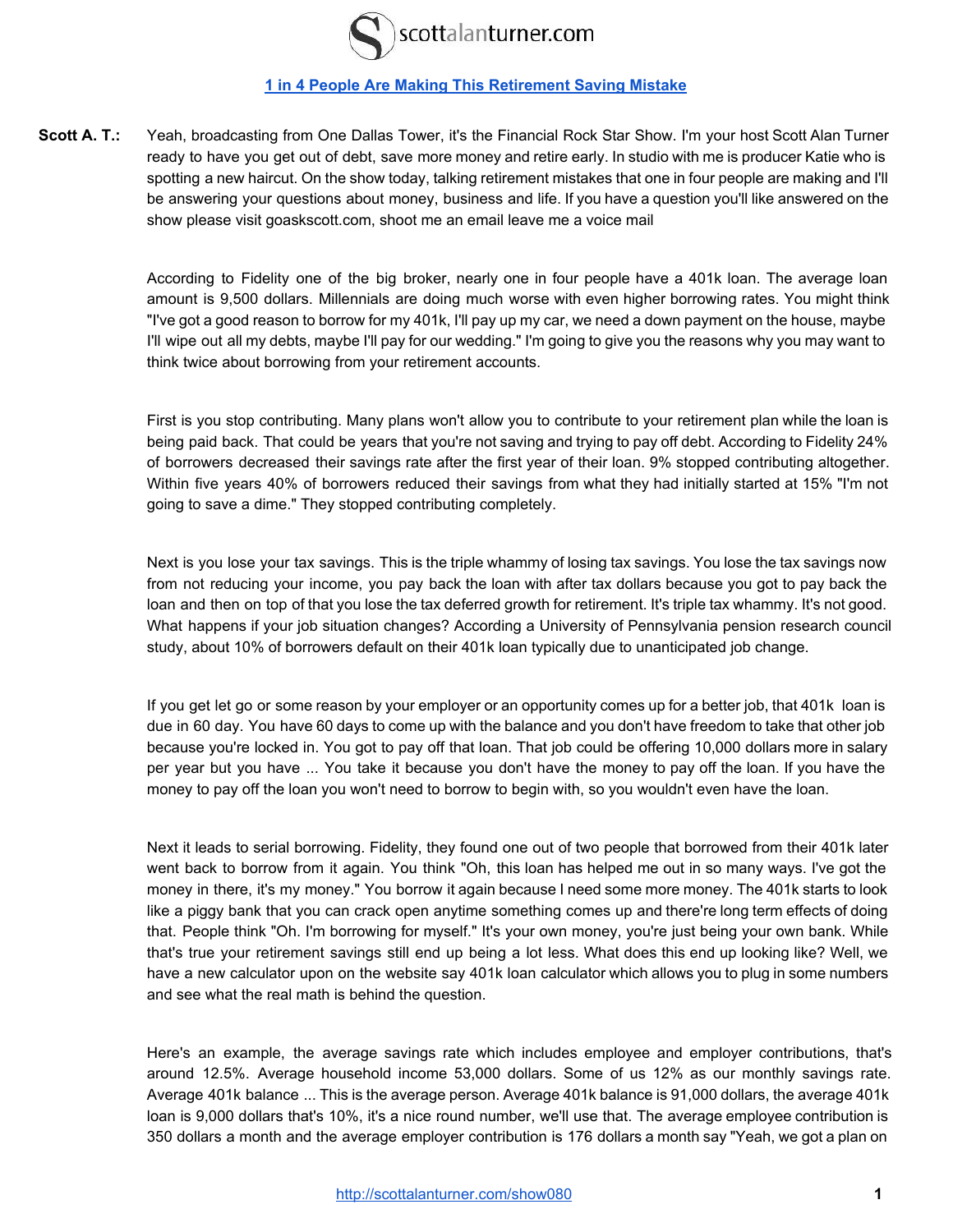

paying back the loan in 24 months." That's quick, out of our own money. It just two years to pay back, only two years to pay back 9,000 dollars." How much is that going to cost you over a 20 year period? We're not going to play the whole Jeopardy song.

 That loan will cost you 8,291 dollars in lost money over a 20 year period. You borrowed 9,000 dollars, it cost 8,291. If that isn't a to the face, I do not know what is. Overall there's more bad than good from a 401k loan. You reduce your contributions, you pay more in taxes now. You have pack the loan with pretax money that will be taxed again in retirement, you're on the risk of having to pay quickly and it's going to cost you dearly to borrow that money.

What can you do instead? That's right, never come to me with a problem without a solution. What can you do instead? We've all heard the doom and gloom about why you shouldn't touch your own money but what options do you have. It's going to be different depending on each of our situations. If you're looking for a house down payment, you just keep saving to get your 20% down. Make that house an affordable situation for you, not a burden. Paying off debt? Studies show this isn't your best solution fix the problems first, that being spending habits no amount of money, no matter where it comes from is going to help. You could inherit the exact penny to pay off your debts, six months you'd be back in debt. You have to manage what you've got first and get that in order.

 Car down payment with 401k loan? Nope, I would never do that, never suggest that you do that. Medical emergency? No. The hospitals will work with you on a payment plan, if you're broke they will take a reduced payment if that all you can affordable. There are options there. What else do we want to borrow that money for? An awesome Christmas present to your significant other to send them to Cooper? Maybe that could be a good idea, no it's not a good idea, you can save up for that one too.

Work more decrease your expenses. Just take a step back before you start tapping 401k for money. If you really need the money look at it as if it was someone else's situation, what advice would you give them if you looked at it? Take a different viewpoint, ask for some help, if it's a debt issue get some credit counselling or some debt counselling. Get an outsider's view of your opinion to get the best possible advice before you make that long term decision that is going to impact for years and years and years of hitting that 401k for some cash. There are many many better options for you, you just need to think about it objectively. Now, onto your questions.

Kevin wonders if he should sell, sell , sell. He say,

- **Kevin:** "I'm not a financial guy but I have brokerage account and the marketplace is tanking right now and I'm losing lots of money. Should I be worried about this or do you think that the market will turn around and I can see my stocks going up again?" One of my ... Actually, it's my favorite comedy movie is called Trading Places. It's got Eddie Murphy and Dan Aykroyd in it.
- **Scott A. T.:** Warning, there's nudity and swearing in it but the premise of the movie is Eddie Murphy is a homeless guy, Dan Aykroyd is this really wealthy guy and there's these two old dudes who have massive amounts of money, they destroy the life of Dan Aykroyd putting him in the poor house and then they raise up Eddie Murphy to be this awesome stockbroker and basically replace Dan Aykroyd in his life and all his lifestyle. That's a great movie to learn about a little bit about the stock market works but at the very end the old guys they get ... Eddie Murphy and Dan Aykroyd get revenge on them and the old dudes are on the floor of the stock exchange about to lose all their money and they're yelling "Sell! Sell! Sell!" They get wiped out, they lose it all. Eddie Murphy and Dan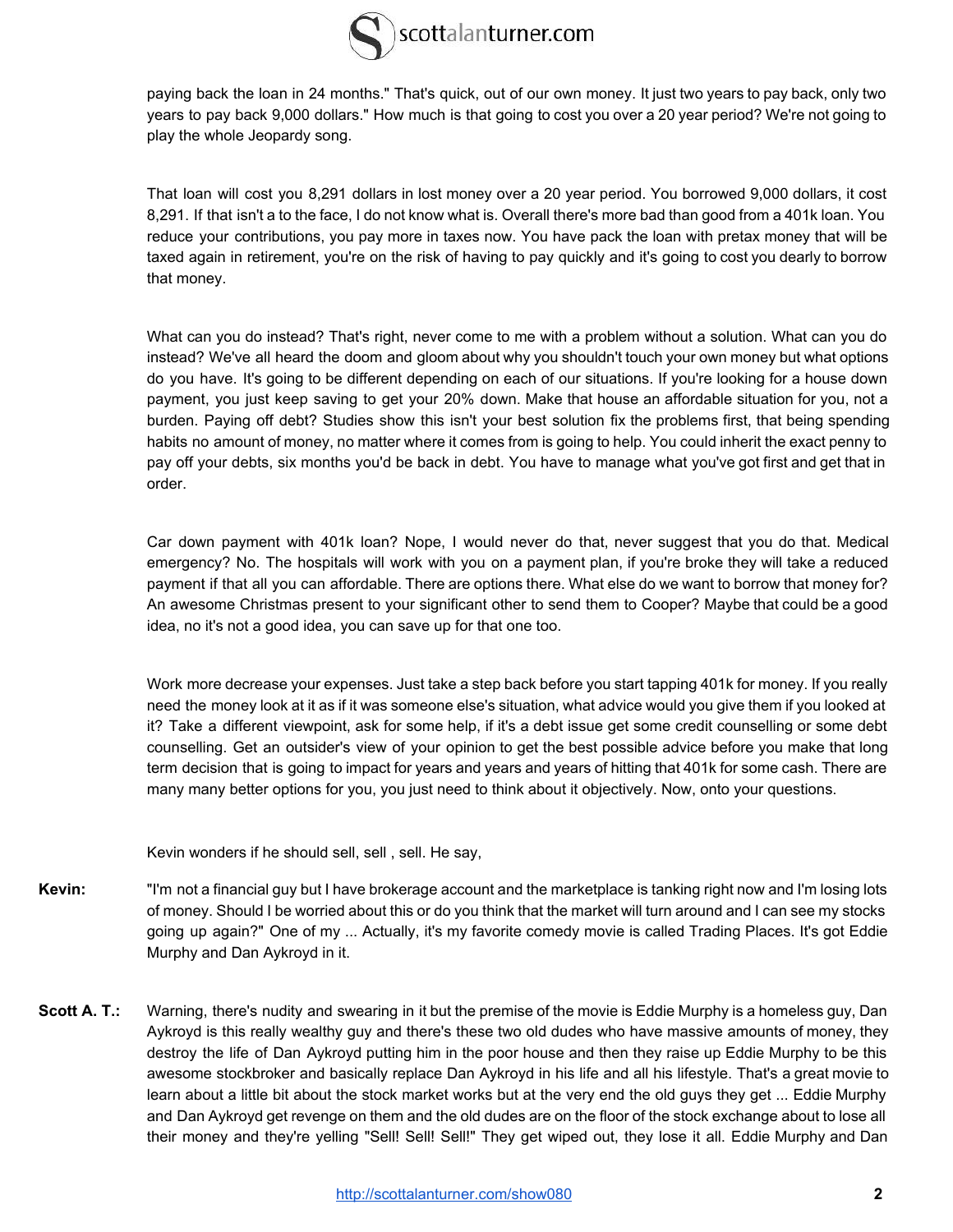

Aykroyd get the last laugh. Funny comedy but that what I think about when I see all the people now on TV talking about the stock market crash.

Let's look at stock market history, we're using the benchmark SMP500, that what we use to measure whether other mutual funds investments are performing how they perform compared to the benchmark. In 2008, the stock market returned 37% ... I'm sorry -37% in the 2008 crash, -37%. In 2009, it went up 26%, 2010 it went up 15%, can get there. In 2011 it up 2%. I can't it higher that that. 2012 ... The stock market is going to get higher. 2012, it went up 16%, 2013 it went up 32%, I don't have 2014 data. Last year, nothing happened. If you got out in 2008 when it dropped 37%, what did you do? You missed all those up years. You missed the recovery.

 Now, what's going to happen in 2016? Who can say? Maybe we'll lose 37% again. Here's what I do know, over a period of a decade average is about 10%. I have a spreadsheet, I will give you the link on the website. It shows year by year in 1928 through 2014, this stock market, average is of SMP500 ... When you average it all out it becomes just shy of 10%. That where the 10% comes from. If you get out know, how are you going to decide when you get back in? Well, many people don't know or they get back in when the market is already on the rise so they missed the gains.

 If you got out at bottom in 2008 and you didn't get back until 2015, you missed all the gains. You missed all the gains. Study shows, riding it out, keeping investing, that's the way to build long term wealth. If you're nearing retirement you shouldn't be heading stocks anyways so it should be aimed on issue. Investing, it's an emotional roller-coaster. If I were a financial planner, giving my clients advice, I'd get them on the phone, try to calm them down and say "Hey, let's ride this out." You know why? Because I will have you in well diversified portfolio with appropriate risk for your age and your goals and I don't react to the mad market that the sky's a falling mentality.

I'm a math guy, I'm a logic guy when it comes to this. I look at the studies. Now I was not always this way, did the same thing everyone else does, sell at the bottom, buy at the top. It's the worst thing you can do. That's how I lost 40,000 dollars. I've done my own research, I've been with a certified financial planner for almost 11 years. They manage over 100 million dollars in other people's money. Their advice, because I just sent a newsletter about it "Stay invested and keep investing."

Then, they gave me a bunch of studies to go and look at and charts as to why this stuff works. That's my advice, same thing, stay invested and keep investing and of you want to go look at the studies and charts you'll find the exact same thing. People who stay in the market during the ups and downs, they are well diversified in good smart investments, low cost index funds, you're going to be just fine. Investing is for the long term. Trying to time the market does not work. Thanks Kevin for the question. Again that movie is Trading Places with Eddie Murphy and Dan Aykroyd, nudity and swearing if that offends you this is not the movie for you.

 It's the Webster's Dictionary word of the day ... Oh, I'm sorry, it's the dictionary.com word of the day. I look online for my dictionary answers. Vesting is the granting to an eligible employee of the right to specified pension benefits regardless of discontinued employment status, usually after a fixed period of employment and the Scott Alan Turner version, when is my company going to give my company match? Say you put 500 dollars in an employee sponsored retirement account, 401k,403b, 457 and the company matches it 500 dollars. Let's just forget the percentages for a moment, keep it simple.

The 500 dollars you put in that's yours. You leave the company at anytime it's yours. It comes with you. The 500 dollars the company puts in sometimes, it's not always yours yet the employer contribution may have to vest the,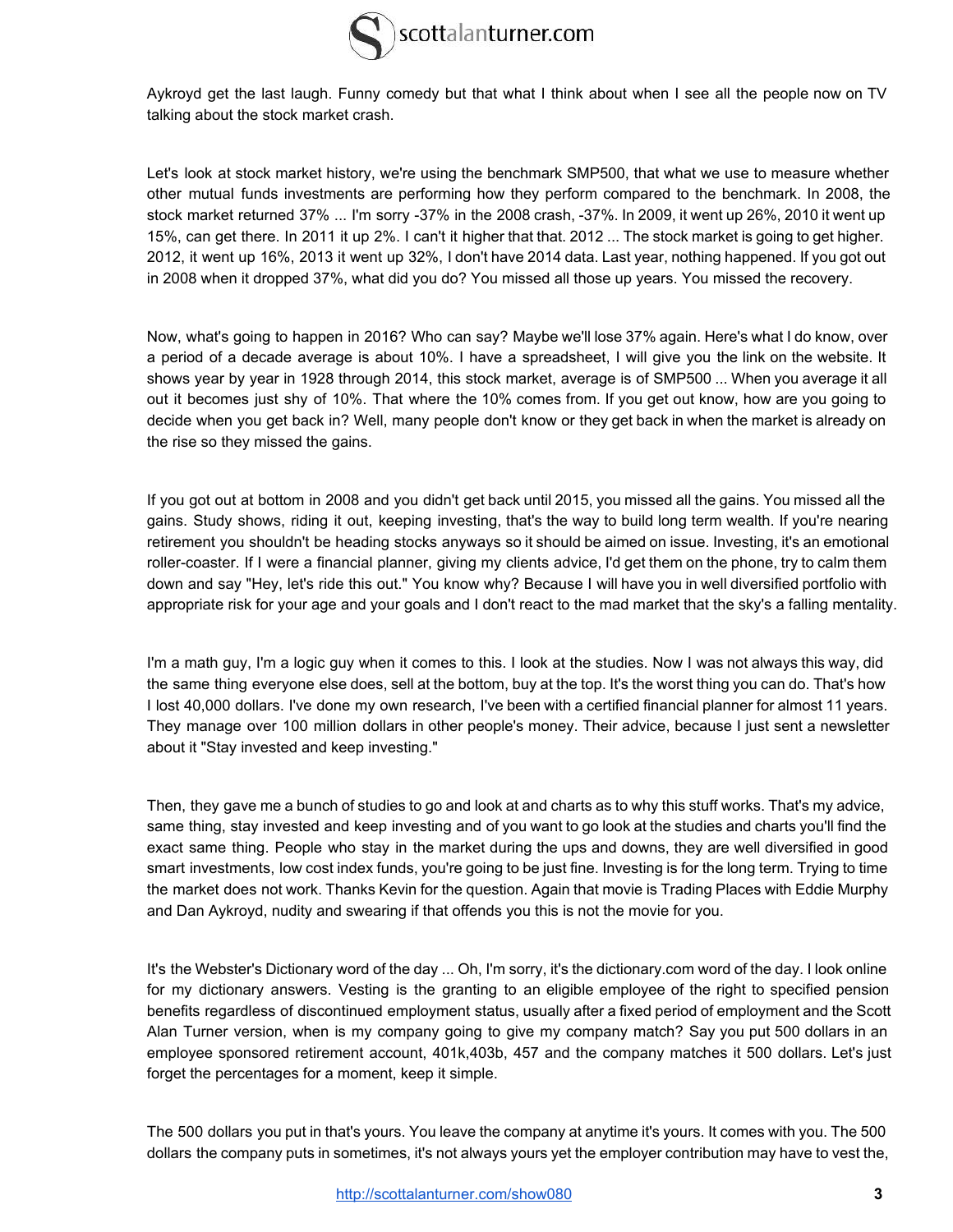

VEST. Vest for a while before you get to keep it. Typically you get to keep 25% of it after you've worked there for a year. Another 25% after two years, another 25% after 3 years and after you've been there four years you get 100% of it. It's called the vesting schedule.

In that case it's 25% a year for four years. If you left the company after one year in our example, remember they put in 500 bucks you'll get to keep 125 dollars of it. If you left after two years 250 total after three, 375 after all four, 500 bucks all of it there, your promised. There are companies that vest 100% on the day you start working there, some vest 33% a year over three years. It just varies from place to place. The money is always in your 401k plan and it's growing for you but if you bug out early before the investing period ends for any reason, that money is gone, that has been vested.

Why do employers do that? Well, they want you to keep working for them, they call it the golden handcuffs. Say you max out your 401k the first year, you've got 18 grand that you put away because you're big saver, that's the IRS limit. The employer kicks in 20 grand and the vesting is 25% a year for four years, that their vesting schedule. If you left after 18 grand you'll take you would take your 18 grand that you put in of your 401k and you take 25% or 5 grand that the employer put in. You gave up 15 grand in your 401k because you left 3 years early. You didn't stay there until the whole thing was vested. Should you have stayed there three years to collect?

Well that depends. If you got a big raise somewhere else, maybe not, if you hate the job, maybe not, if you want to offer yourself at your own hours, maybe not but here's what you want to pay attention to, if you get the bug to go looking for a new job somewhere else you want to check the vesting schedule of your 401k and what the date is. Usually it's the anniversary of your start date so let's pretend it's March 1st. It's January you decide, "New year, new me, new job. I'm going to quit tomorrow." Don't do it because if you're not 100% vested you want to see how much you will be leaving on the table by leaving that company before March 1st.

If it's a lot, thousands and thousands of dollars that you don't think you're going to make up in your new job wait until after March 1st to quit or start work at your new company. After your vesting date. Same thing if you get paid a big yearly bonus, get your bonus first on whatever day it is, then quit. Then hand in your resignation. If you've worked for the company three or four years and you're already 100% vested or you were 100% vested on day one, it does matter when you leave, once you're fully vested. You're fully vested. You can take the entire company match with you whenever you leave. It's not a rolling amount but if you're not fully vested you get to keep only a portion of that match and sometimes none of it. You want to check with your plan administrator, see what the vesting schedule is to avoid missing out on any employer contribution if and when you decide to move on from your current job. That's a mouthful, let's get back some questions.

Eric says,

- **Eric:** "What's your thoughts on robo advisors? Schwab and they pitched the Schwab Intelligent Portfolios to me early last year and I declined. I just read an article that they gained 29% in quarter four, they did not disclose how much was new customer deposits versus investment growth so I'm now taking another look, I would be in the most aggressive category. I'm 42 years old and will be using my rollover IRA to fund this so it'll be 94% stock and only 6% cash. A lot of that growth from the Schwab Portfolio came from people moving from one area of Schwab to the other area, the new portfolio management."
- **Scott A. T.:** Now what do we know about free launches? They don't exist, there's no such thing as a free launch the Schwab Intelligent Portfolio is sold as no advisor fees, no account services fees and no commissions charged, free. The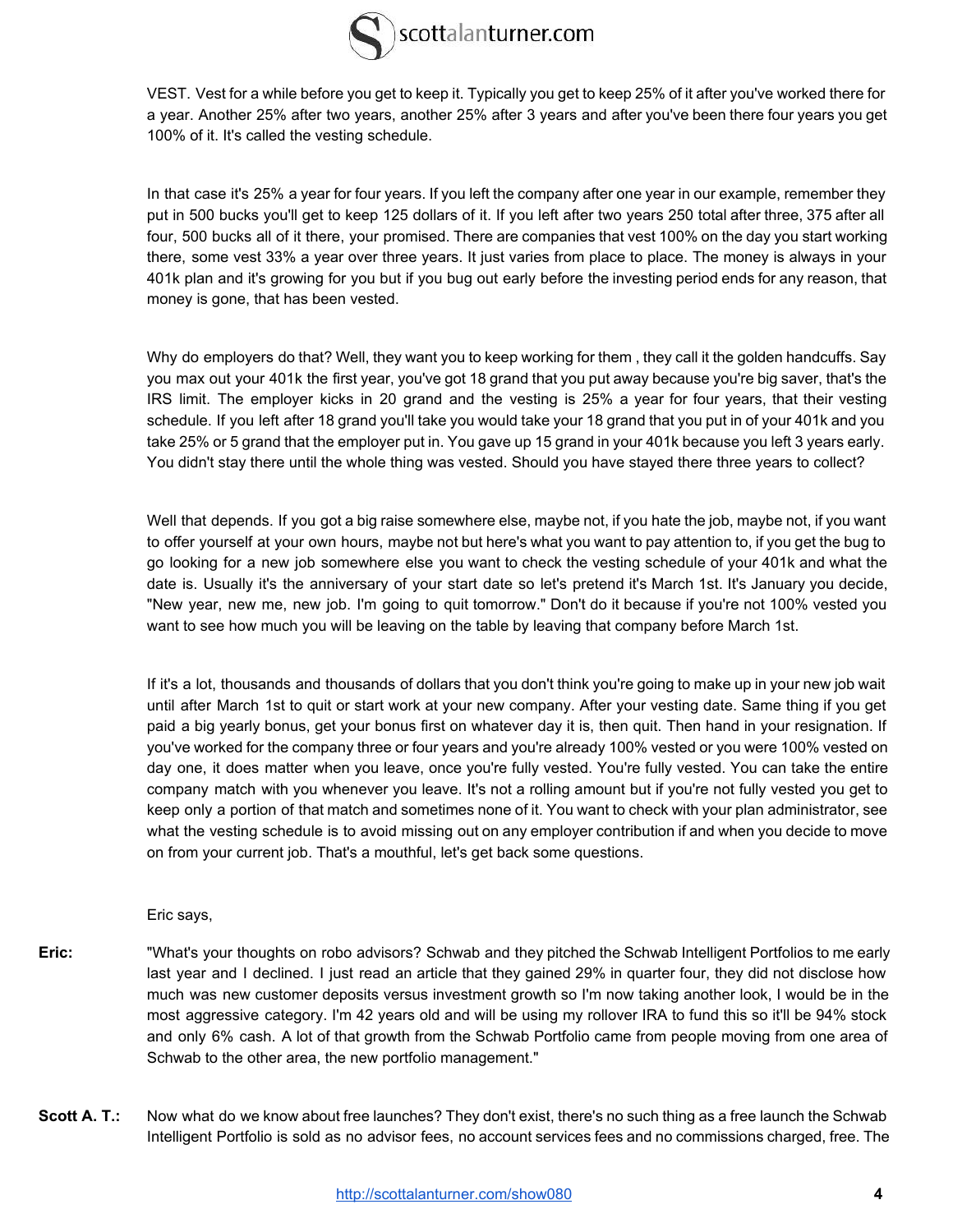

only fee you pay on them are their operating expenses on the exchange traded funds, ETFs in that portfolio which are very low fees. According to the Schwab website, I'm just quoting here "Schwab affiliates and revenues from the underlying assets in Schwab Intelligent Portfolio ..." blah blah blah.

They earn revenue based on the interests they make on the cash that held in their, 6% minimum up to a 30% max if you're in a more conservative investment group. As you're approaching retirement then you'll pour more in cash up to a max of 30% and then they're going to go out and invest that themselves and that's how they're going to make their money. No pretty much any mutual fund or any fund. They keep a minimum of about 1% in cash. Anyways Schwab keeping 6% even their most aggressive funds. That's 5% and if you're comparing it with everybody else over your money that's not working for, it's just sitting there in cash. That's how they're making their money the ways.

It's not free, you're paying for it with that money that's sitting in the cash that is not working for you. Now in the show notes, I'll include a link to the FAQ on the website they go through all ... How are you guys going to do all this for free and how are you making money? Is this really free? It's not free, you're paying for it with that cash as I just mentioned. Is it a bad product? No, it's not a bad product. Would I personally use that product? No, I won't use it. Should you do what I tell you to do? No, you should do what you tel l you to do after you've done all your research in anything money related. That goes down for investment advice down to buying milk at Costco versus Walmart. Price is the same by the way on milk at Costco versus Walmart.

Now, I like something like a Vanguard or a Betterment because they are very clear on what their fees are. Betterment if you're not up above 100,000 dollars it's 0.3 percent, that's the fee. It's not free and all these stuff that you can't really figure out like the Schwab, is one really better than the other? It was really difficult to find the math to figure that out, in fact it didn't exist out there. I was not able to say, "Well, over here we have Schwab, who is free they're charging their money this way and over here we got Betterment which is pretty clear." There's nothing out there that says one is better that the other when it comes down to just math forgetting about the underlying investment which is just a different thing. We're just talking about expenses here. That research didn't exist. They're probably comfortable, I would say. Probably comfortable, one is just clear on how they're charging you and Schwab is a little bit unclear in my opinion.

Also I want to throw something outside here, is Vanguard Robo Advisor, they have one which says "A human touch ..." If you want to actually talk to somebody, "You're going to charge them 0.3 % management fees, not counting the fees they are charging for your underlying investments but 0.3 % of the assets managed per year to speak with someone. Compare that to the industry average which is 1% typically, so it's another twist if you want to go to Vanguard and actually talk to a human being, if you don't want to talk to a human being you can go with Betterment or Schwab.

You want a human, Vanguard or you can hire a fee only certified financial planner for a couple hours of their time depending on how much assets you manage, have and they will manage or you can do that math and say "Alright, this is some many dollars for hour to speak with a human who lives near me or I'm communicating with online or I can go with Vanguard, they're going to charge me 0.3% on my assets managed, how much that's going to be each year and do your math and figure out what's better. The most important choice is to be in good low cost index funds which all those are whichever you chose and staying away from huge commission front loaded funds to huge actively managed funds. You really cannot go wrong with any of those as long as you're doing something. As long as you're doing something. Thanks Eric for the question.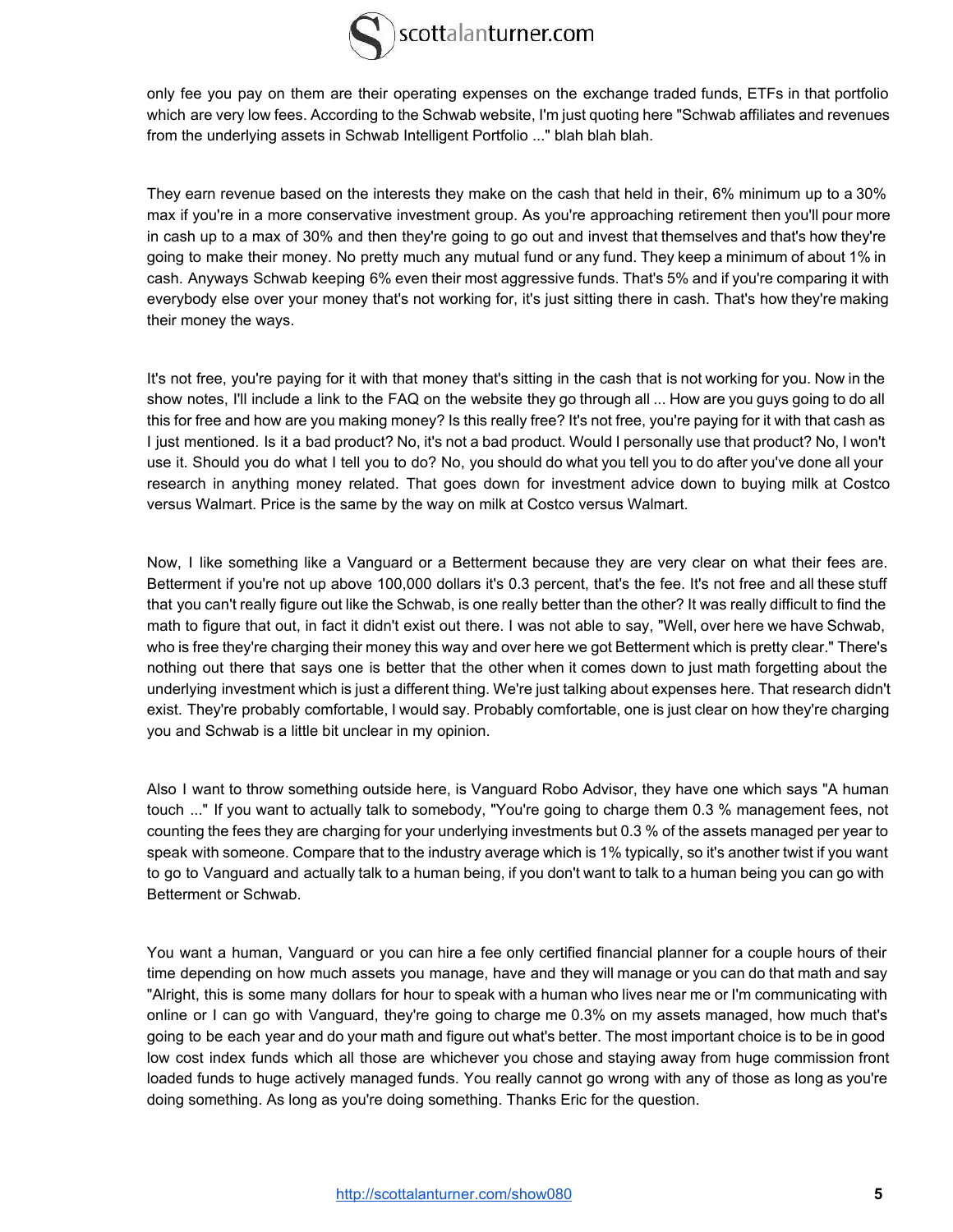

You're listening to the Scott Alan Turner show, I don't feel like playing a commercial. Let's listen to some Star trek music. Who would you rather serve, under Captain Kirk or Captain Picard. Send me an email, let me know your opinion. You're never going to know what shenanigans are going to happen on this show.

Mariah writes,

- **Mariah:** "I'm just starting this journey and my biggest struggle right now is saving. I'm living at home so I don't pay rent but I help with other bills as well as pay for my own phone, insurance, student loans et cetera. I try to put money aside as soon as I get paid but I end up having to transfer it back because things come up." What's happening here is present Mariah is robbing future Mariah. Welcome to the club, your paycheck or bonus before it's in your hand. I'm sure no one else has ever done this, just you and me Mariah.
- **Scott A. T.:** You need to pay yourself first. Pay yourself first. Set aside that money before you do anything else how we do that. You got limited bills so you figure out what those are each month. That's super simple for you because you're single, just starting out. You'll probably get by with writing down on a sticky note or an index card, then you just add them all up. Your insurance, your phone, your student loans, average what you spend on groceries, you have to track that for a few months to figure out what that is, then the left over is what you have to put it away automatically each month. But you need to add up everything else first to figure out how much extra that you can actually set aside.

From my experience the somethings that usually come into our live, they're usually a want not a need. The birthday party or the concert, the night out with the friends all good stuff but if you don't want to rob yourself, rob your future self you need to impose a limit on what you spend each month on your wants. It is very very easy to spend it all, very easy but if you set a dollar limit upfront, pull it out in cash at the first of the month and stick to it you learn to make it work and still have fun even though I'm saying the word limit, it is not limiting.

Take myself for example, I really like Subway sandwiches, they just taste good to me. I don't usually get sick of them but eating at Subway every week is not really that important to me, now I got to eat by myself lunch that comes out of my personal spending account, it's not the family. I can go without eating at subway. I still have it sometimes just like I Starbucks sometimes but I don't have them everyday, I buy other things instead. It's because my wife and I we have agreed on limits for each of us throughout the month and that's what works for us. I don't feel like I'm living a deprived life because I can't eat Subway seven days a week.

I'm just aware that two months from now I'm not going to be looking back and thinking "Man, I so regret not eating that Subway sandwich on Tuesday, 63 days ago. I missed out. My life sucks." It doesn't happen you get rid of the unimportant stuff then you can both save and spend on the weekend get away, whatever your extra-curricular activities are. The things you want to have memories from. Not the random insignificant stuff. It's going to take you about 90 days to get things running smoothly, not perfect, just smoothly. Perfect won't happen, we will take smoothly though. Smoothly will take us to where we want to go and it minimizes the bumps in the road.

Write down your expenditures, figure out how much you want to save each month and automate that savings and just stick with it. After a period of time, it's going to become part of your life, you're becoming more conscientious spender and you won't like buying Subway sandwiches, seven days a week if that's what you're doing. Thanks Mariah for the question.